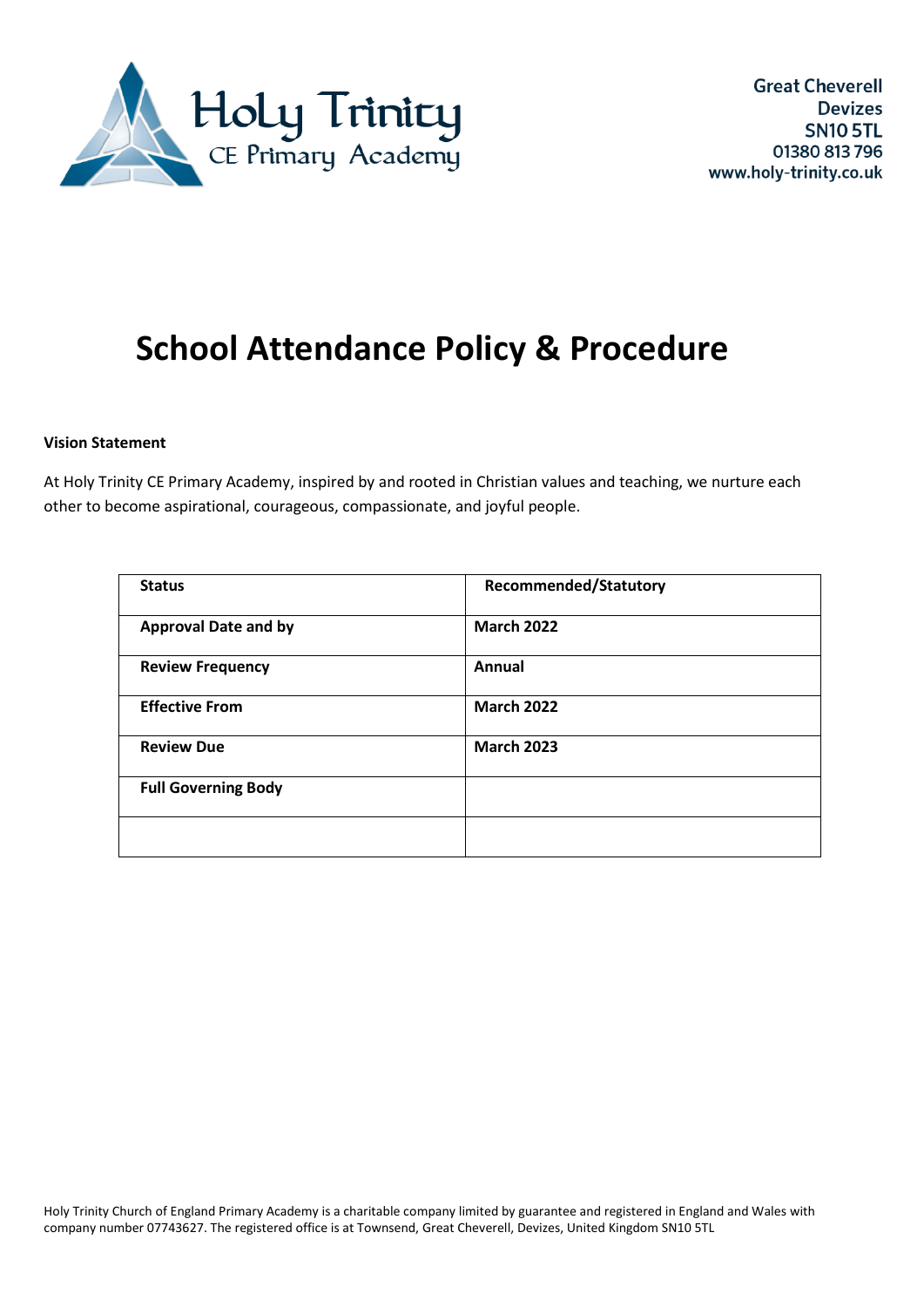# **Contents**

| $\mathbf{1}$   |  |
|----------------|--|
| 2              |  |
| 3              |  |
| 4              |  |
| 5              |  |
| 6              |  |
| $\overline{7}$ |  |
| 8              |  |
| 9              |  |
| 10             |  |
| 11             |  |
| 12             |  |
| 13             |  |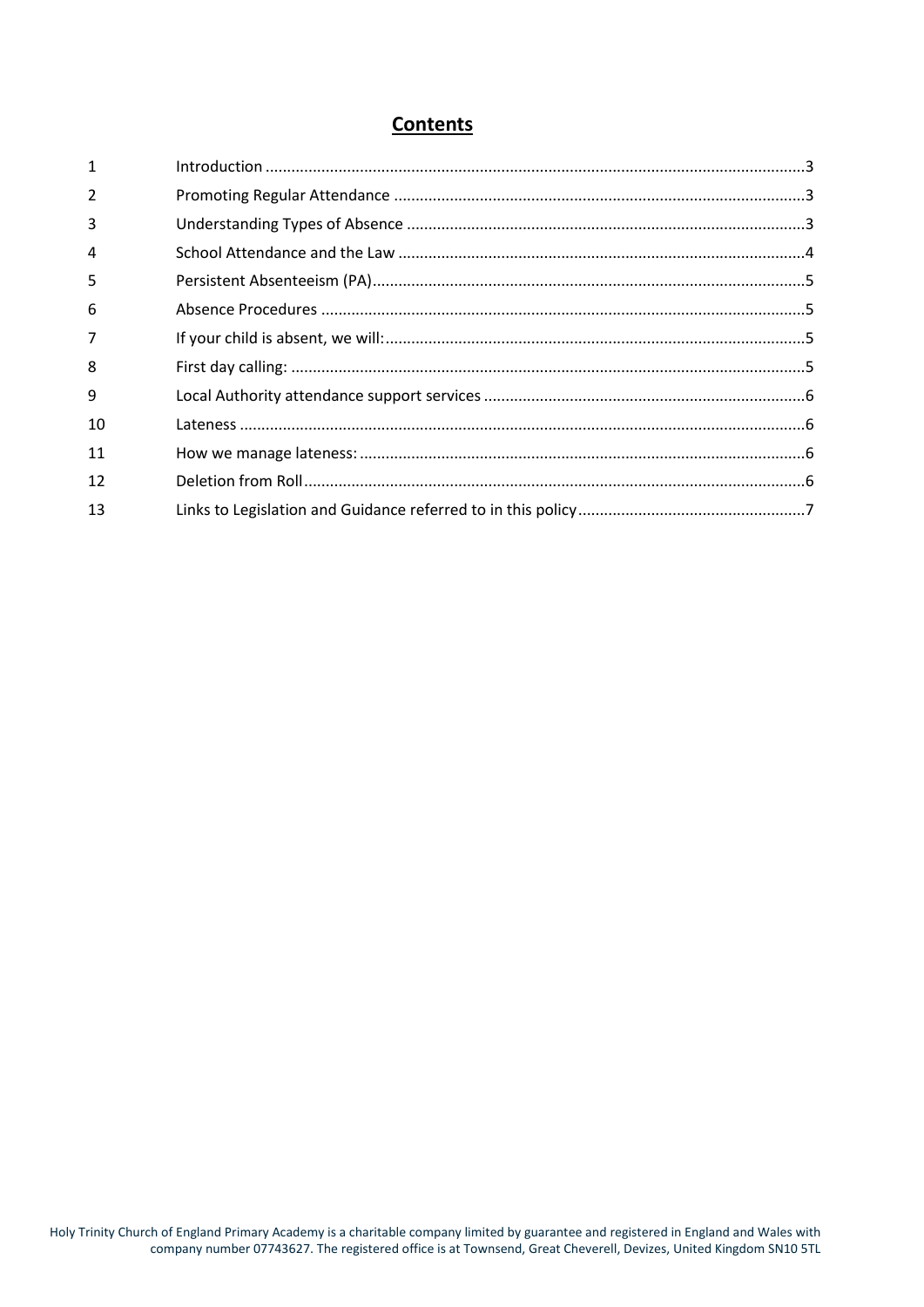# <span id="page-2-0"></span>**1 Introduction**

- 1.1 Holy Trinity CE Primary Academy recognises that positive behaviour and good attendance are essential to raise standards of pupil attainment and to give every child/young person the best educational experience possible.
- 1.2 We will support parents to perform their legal duty to ensure their children of compulsory school age attend regularly and will promote and support punctuality in attending lessons.
- 1.3 The expectation is that all pupils will attend school and the Pupil Attendance Policy will be implemented.
- 1.4 The Trustees, Governors and Head teacher do not support parents taking their children out of school for holidays.
- 1.5 If parents or students have concerns about attendance during the pandemic, they should speak to the school office in the first instance. The school's risk assessment refers to attendance and the steps that the school will take to promote attendance at the current time.
- 1.6 Any absence affects the pattern of a child's schooling and regular absence will seriously affect their learning. Any pupil's absence or late arrival disrupts teaching routines and so may affect the learning of others in the same class.
- 1.7 Ensuring a child's regular attendance at school is a parental responsibility and permitting absence from school without a good reason creates an offence in law and may result in prosecution.

1.8

# <span id="page-2-1"></span>**2 Promoting Regular Attendance**

- 2.1 Helping to create a pattern of regular attendance is the responsibility of parents, pupils, and all members of school staff.
- 2.2 To help us all to focus on this we will:
	- Report to parents/carers annually on their child's attendance with the annual school report.
	- Contact parents/carers should their child's attendance fall below the school's target for attendance.
- 2.3 Whilst any child may occasionally have time out of school because they are ill, sometimes they can be reluctant to attend school. Any problems with regular attendance are best sorted out between the school, the parents, and the child. If a parent thinks their child is reluctant to attend school, then we will work with that family to understand the root problem and provide any necessary support. We can use outside agencies to help with this such as the Local Authority or a Child and Family Support Worker.

# <span id="page-2-2"></span>**3 Understanding Types of Absence**

- 3.1 Every half-day absence from school must be classified by the school (not by the parent/carer), as either **AUTHORISED** or **UNAUTHORISED**. Therefore, information about the cause of any absence is always required.
- 3.2 Each half-day is known as a 'session'
- 3.3 **Authorised absences** are morning or afternoon sessions away from school for a genuine reason such as illness (although you may be asked to provide medical evidence for your child before this can be authorised), medical or dental appointments which unavoidably fall in school time, emergencies, or other unavoidable cause.
- 3.4 **Unauthorised absences** are those which the school does not consider reasonable and for which no 'leave' has been given. This type of absence can lead to the Local Authority using sanctions and/or legal proceedings which may include issuing **each** parent with a Penalty Notice for £120, reduced to £60 if paid within 21 days or referring the matter to the Magistrates Court whereby each parent may receive a fine up to £2500 and/or up to 3 months in prison. If you are found guilty in court, you will receive a criminal conviction.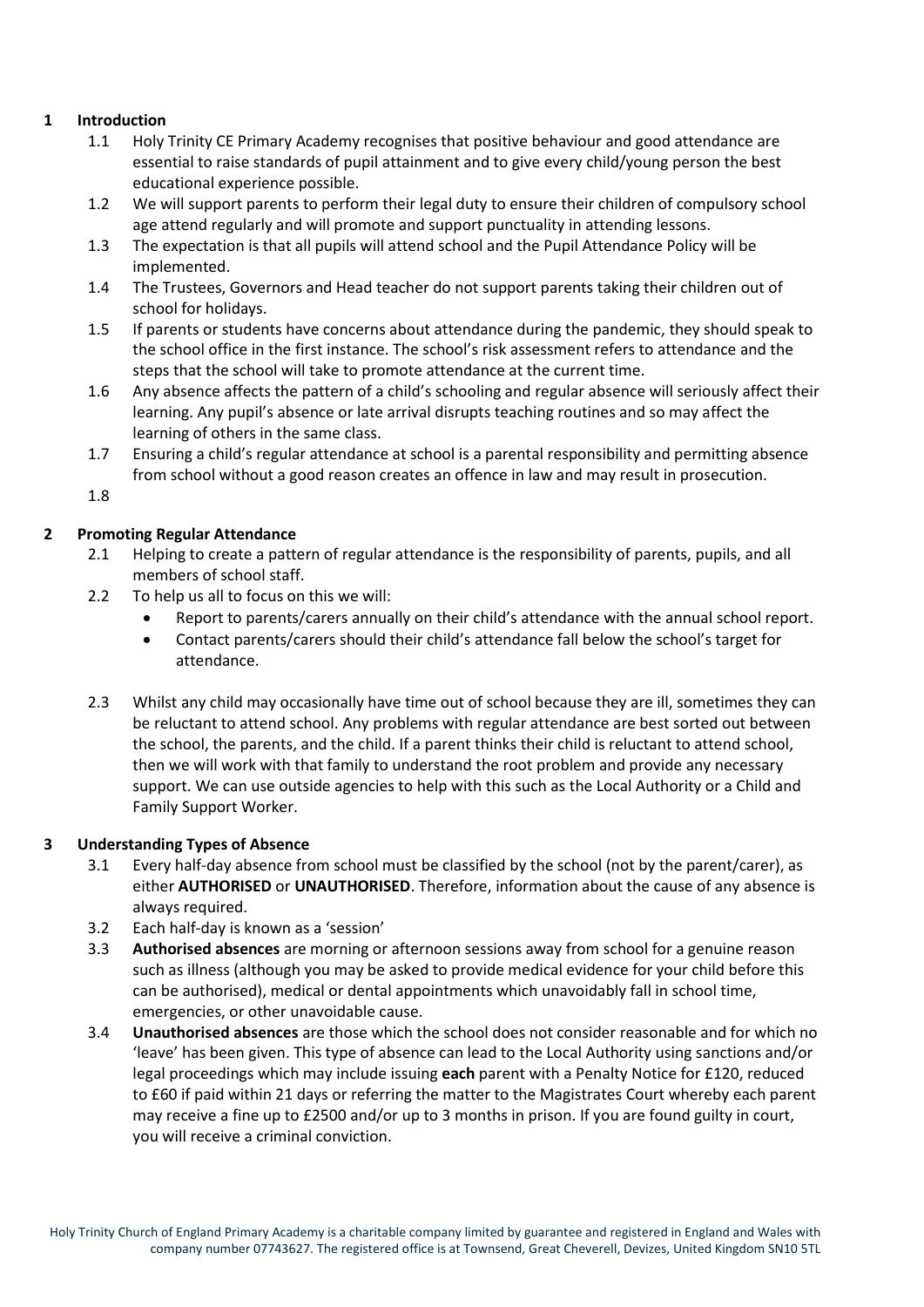- 3.5 If parents do take their children on holiday where the absence is unauthorised, the school will follow Wiltshire Council's Guidance for Schools on leave of absence during term time and inform the Education Welfare Service who will, on behalf of the Local Authority, issue a fixed penalty notice.
- 3.6 Unauthorised absence includes, however is not exhaustive:
	- parents/carers keeping children off school unnecessarily e.g., because they had a late night or for non-infectious illness or injury that would not affect their ability to learn.
	- absences which have never been properly explained children who arrive at school after the close of registration are marked using a 'U'. This indicates that they are in school for safeguarding purposes however is recorded as an absence for the session.
	- Shopping trips looking after other children or children accompanying siblings or parents to medical appointments their own or family birthdays holidays taken during term time without leave, not deemed 'for exceptional purposes' by the headteacher- may result in school: applying to the local authority to issue a penalty notice or if you have previously been issued a Penalty Notice, the school may request a direct prosecution by the local authority.
	- Day trips other leave of absence in term time which has not been agreed.

# <span id="page-3-0"></span>**4 School Attendance and the Law**

- 4.1 Parents do not have a legal right to take children out of school and head teachers may not grant any leave of absence during term time unless there are exceptional circumstances. Examples of exceptional circumstances include service personnel and other employees who are prevented from taking leave of absence outside term time at any point in the school year, or the terminal illness or bereavement of a parent or sibling if the absence is concurrent. A letter from an employer may be required to support restricted work annual leave.
- 4.2 By law all children of compulsory school age must receive an appropriate full-time education. Parents have a legal duty to ensure their child attends school regularly at the school at which they are registered.
- 4.3 There is no entitlement in law for pupils to take time off during the term to go on holiday. In addition, the Supreme Court has ruled that the definition of regular school attendance is "in accordance with the rules prescribed by the school".
- 4.4 The Education (Pupil Registration) (England) Regulations 2006, amended in September 2013, specify that headteachers may not grant any leave of absence during term time unless there are "exceptional circumstances".
- 4.5 It is a rule of this school that a leave of absence shall not be granted in term time unless there are reasons considered to be exceptional by the headteacher, irrespective of the child's overall attendance. Only the headteacher or his/her designate may authorise such a request and all applications for a leave of absence must be made in writing on the prescribed form provided by the school. Where a parent removes a child when the application for leave was refused or where no application was made to the school, the issue of a penalty notice may be requested in accordance with the Wiltshire Council Penalty Notice - [Code of Conduct.](https://www.wiltshire.gov.uk/media/3307/Penalty-notice-code-of-conduct-March-2020/pdf/Penalty_Notice_Code_of_Conduct_-March_2020.pdf?m=637588340594300000)
- 4.6 A Penalty Notice may be issued where there have been at least 10 consecutive sessions of unauthorised absence for the purpose of a holiday, however, due to the importance of pupils settling into school at the commencement of the school year, Penalty Notices may also be issued if there have been at least 6 consecutive sessions of unauthorised absence during the first two weeks of September due to a term-time holiday.
- 4.7 At Holy Trinity CE Primary Academy 'exceptional circumstances' will be interpreted as:
	- … being of unique and significant emotional, educational, or spiritual value to the child which outweighs the loss of teaching time (as determined by the headteacher). The fundamental principles for defining 'exceptional' are events that are "rare, significant, unavoidable and short". By 'unavoidable' we mean an event that could not reasonably be scheduled at another time.
- 4.8 We will not consider applications for leave during term time: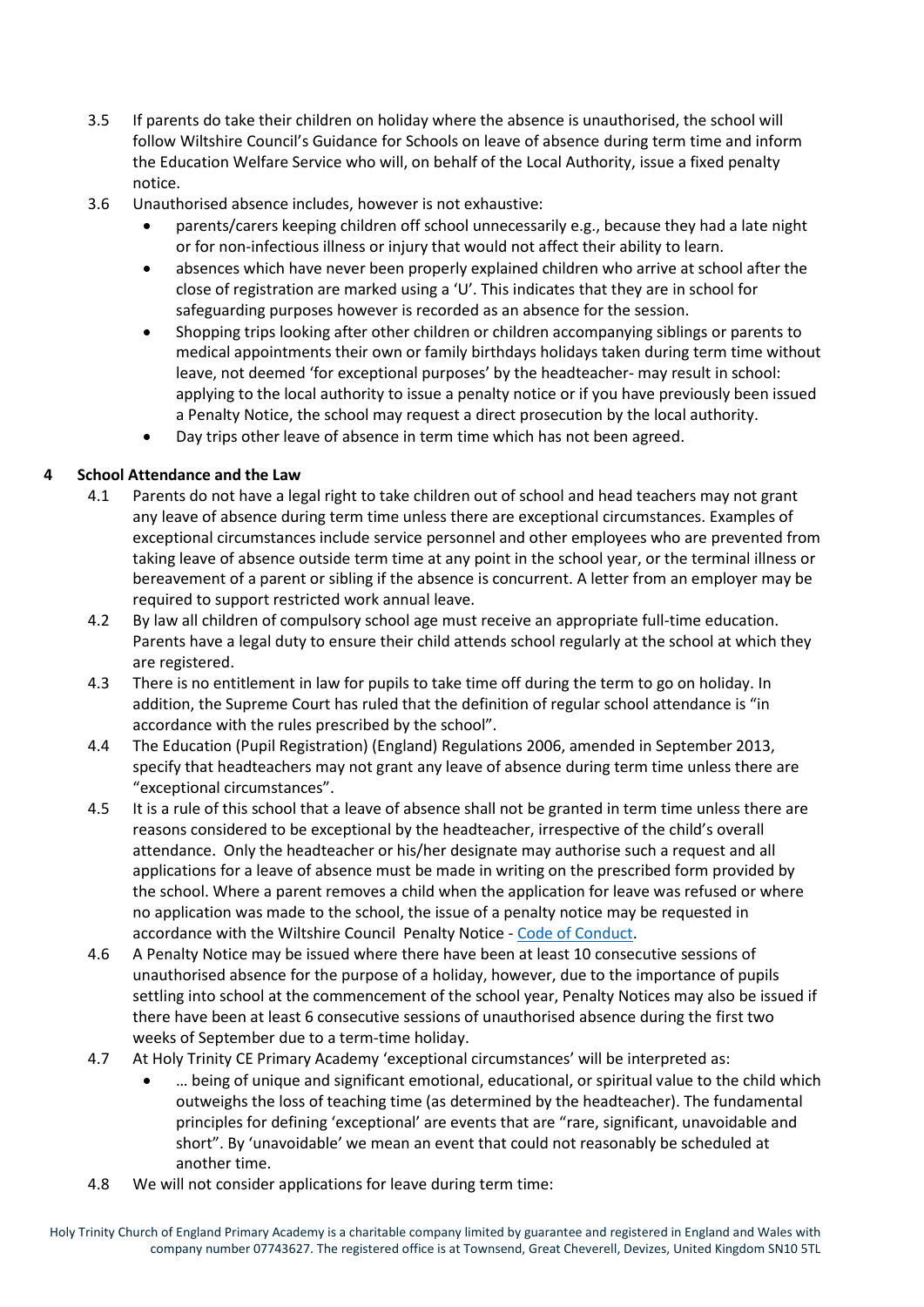- at any time in September. This is very important as your child needs to settle into their new class as quickly as possible.
- during assessment and test periods in the school's calendar affecting your child.
- when a pupil's attendance record already includes any level of unauthorised absence, or they have already been granted authorised leave within that academic year.
- 4.9 If leave of absence is authorised, the school will not provide work for children to do during their absence. Parents are however advised to read with their children and encourage them to write a diary while they are away.
- 4.10 If parents do wish to request leave of absence, they should complete the Leave of absence request form which is available from the school office. Retrospective requests for leave of absence will not be granted.
- 4.11 Requests for leave of absence will be looked at on a case-by-case basis and it is up to the discretion of the Head teacher to decide about whether a request may be considered an exceptional circumstance or not. The Head teacher will inform the parent in writing as to the decision made regarding the request.

# <span id="page-4-0"></span>**5 Persistent Absenteeism (PA)**

- 5.1 A pupil is defined by the Government as a 'persistent absentee' when they miss 95% or more schooling across the school year for whatever reason. Absence at this level will cause considerable damage to any child's education and we need a parent/carer's fullest support and co-operation to tackle this.
- 5.2 We monitor all absence, and the reasons that are given. If a child is approaching the PA level or has reached the PA mark, we will inform the parent/carer. PA pupils are tracked and monitored carefully. We also combine this with academic tracking where absence affects attainment. All our PA pupils and their parents are subject to a school-based meeting and the plan may include allocation of additional support either through the school or with partner agencies such as education welfare or social care.

# <span id="page-4-1"></span>**6 Absence Procedures**

- 6.1 If a child is absent from school the parent/carer must follow the following procedures:
	- Contact the school on the first day of absence before 08:30 *am*. The school has an answer phone available to leave a message if nobody is available to take your call or call into school personally and speak to the office staff.
	- Contact the school on every further day of absence, again before *08:30 am*
	- Ensure that your child returns to school as soon as possible and you provide any medical evidence if requested to support the absence.
- 6.2 When a pupil returns to school following a period of absence, they will be supported by their teachers in how best to catch up any work missed without making the reintegration process too stressful. This will be arranged on a one-to-one basis depending on circumstances.

# <span id="page-4-2"></span>**7 If your child is absent, we will:**

- If we have not heard from you, we will telephone you on the first day of absence.
- Write to you if your child's attendance is below 95%. (Unless a child has a significant health issue which is supported by clear evidence from health professionals, this level of absence will always trigger a School Attendance Meeting (SAM)).
- Invite you into school to discuss the situation if absences persist.
- Refer the matter to the Local Authority for relevant sanctions if attendance deteriorates following the above actions.

# <span id="page-4-3"></span>**8 First day calling:**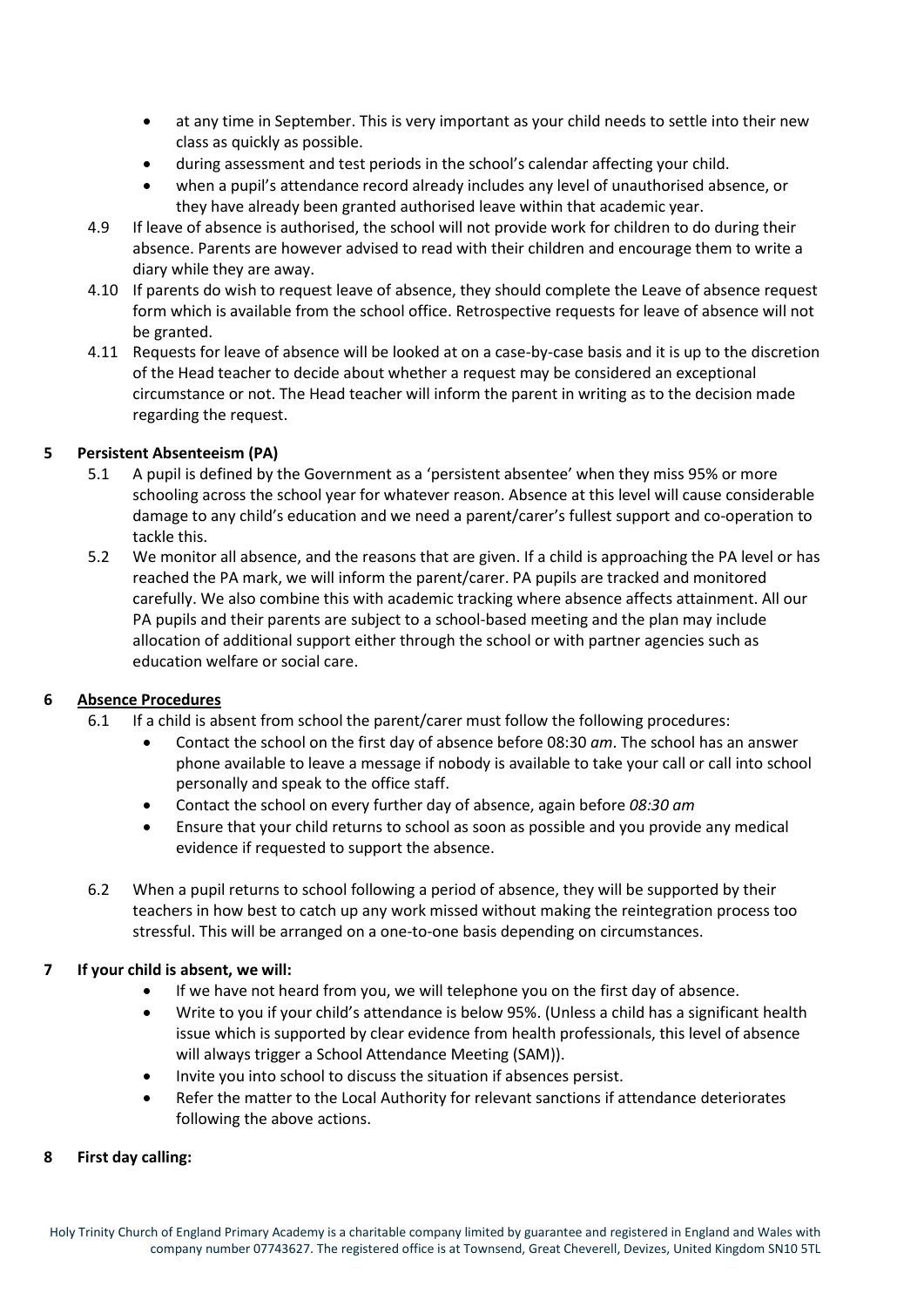8.1 The school operates a first day response to absence: we will call you if we have not heard from you in the first instance. If we are unable to contact parents/carers by telephone; we will telephone emergency contact numbers, send letters home and a home visit may be made in the interests of safeguarding. A referral will be made to Local Authority if no contact has been made with parent/carers by the  $10<sup>th</sup>$  day of absence, at which point your child will be considered Missing from Education.

#### <span id="page-5-0"></span>**9 Local Authority attendance support services**

- 9.1 Parents are expected to contact school at an early stage and to work with the staff in resolving any problems together. This is nearly always successful. If difficulties cannot be sorted out in this way, the school may refer the child to the Local Authority. If attendance does not improve, legal action may be taken in the form of a Penalty Notice, prosecution in the Magistrates Court or the application of an Education Supervision Order, designed to strengthen parental responsibilities and ensure improved attendance.
- 9.2 Local Authority Attendance Specialists work strategically with schools, families, and other professionals to reduce persistent absence and improve overall attendance.

#### <span id="page-5-1"></span>**10 Lateness**

10.1 Poor punctuality is not acceptable. If a child misses the start of the day, they can miss work and do not spend time with their class teacher getting vital information and news for the day. Late arriving pupils also disrupt lessons, can be embarrassing for the child and can also encourage absence. Good timekeeping is a vital life skill which will help our children as they progress through their school life and out into the wider world.

#### <span id="page-5-2"></span>**11 How we manage lateness:**

- 11.1 The school day starts at *8.40 am* when children can begin to come into school. Registers are taken at *8.50 am* and your child will receive a late mark 'L' if they are not in by that time. Children arriving after *8.50 am* are required to come in to school via the school office if accompanied by a parent or carer, the parent/carer will sign them into our 'Late Book' and provide a reason for their lateness which is recorded. The school may send home 'late notes' to keep parents and carers informed. From time to time the, Headteacher or Assistant Headteacher will undertake a 'Late Gate' check, greeting late arrivals at the main entrance to the school.
- 11.2 At *9.15am* the registers will be closed. In accordance with the Regulations, if your child arrives after that time, they will receive a mark that shows them to be on site 'U', but this will not count as a present mark, and it will mean they have an unauthorised absence. This may mean that you could face the possibility of being issued with a Penalty Notice if the problem persists. If your child has a persistent late record, you will be asked to meet with the school Education Welfare Officer and/or Child and Family Support Worker, but you can approach us at any time if you are having problems getting your child to school on time. We expect parents and staff to encourage good punctuality by being good role models to our children and celebrate good class and individual punctuality.

# <span id="page-5-3"></span>**12 Deletion from Roll**